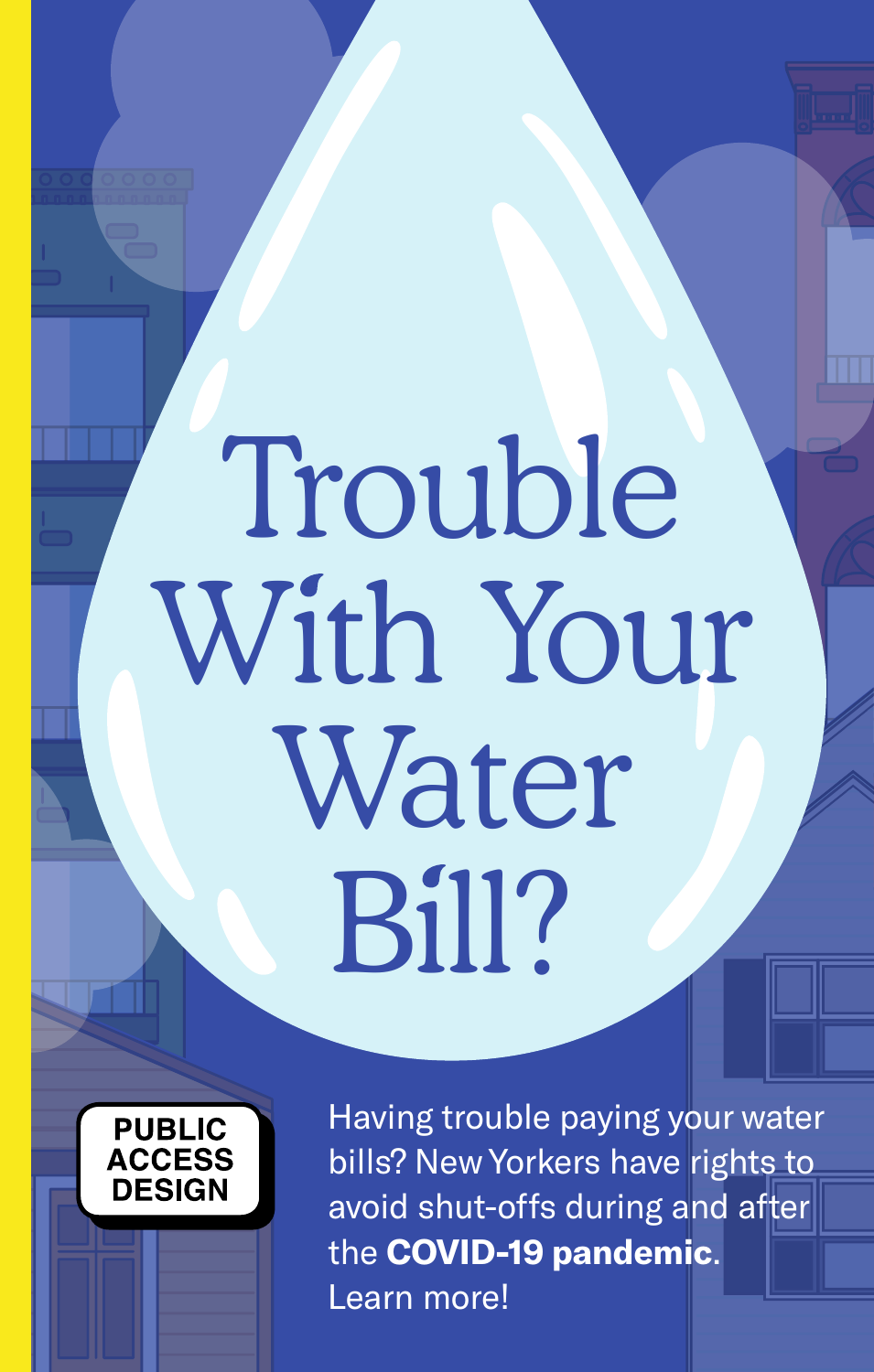# **Water is a human right!**

We all need access to water, no matter our background or ability to pay for it. We use water daily to cook, clean, and protect ourselves from illnesses, like COVID-19.

If you fall behind on your water bills and your water gets shut off, it can be harder to meet your basic needs. It can also affect your credit scores, lease, and mortgage.

**Your rights depend on who supplies your water.**

If you're having a hard time paying your bill, you have rights that protect your access to water. These rights depend on the type of water supplier you have.

**90% of New Yorkers have a city/town supplier!**

Once you know your water supplier, use the chart on the right to see what rights you have.

#### **If your water bill is from...**



your town, city, or an *Authority* or *Department*, you have a **city/town supplier.**



*American Water* or *Suez,* you have a **large, private supplier.**



anyone else, you have a **small, private supplier.**

| <b>You have the</b><br>right to    | <b>City/town Large</b> | supplier supplier | <b>Small</b><br>supplier |
|------------------------------------|------------------------|-------------------|--------------------------|
| Advanced<br><b>Shut-off Notice</b> | <b>MAYBE</b>           | <b>YES</b>        | <b>YES</b>               |
| File a<br>Complaint                | <b>MAYBE</b>           | <b>YES</b>        | <b>YES</b>               |
| Medical<br>Protections             | <b>MAYBE</b>           | <b>YES</b>        | <b>MAYBE</b>             |
| Ask for a<br>Payment Plan          | <b>MAYBE</b>           | <b>YES</b>        | <b>MAYBE</b>             |
| <b>Direct</b><br>Payment           | <b>MAYBE</b>           | <b>YES</b>        | <b>YES</b>               |

#### **Keep reading to learn more about each! 1 2**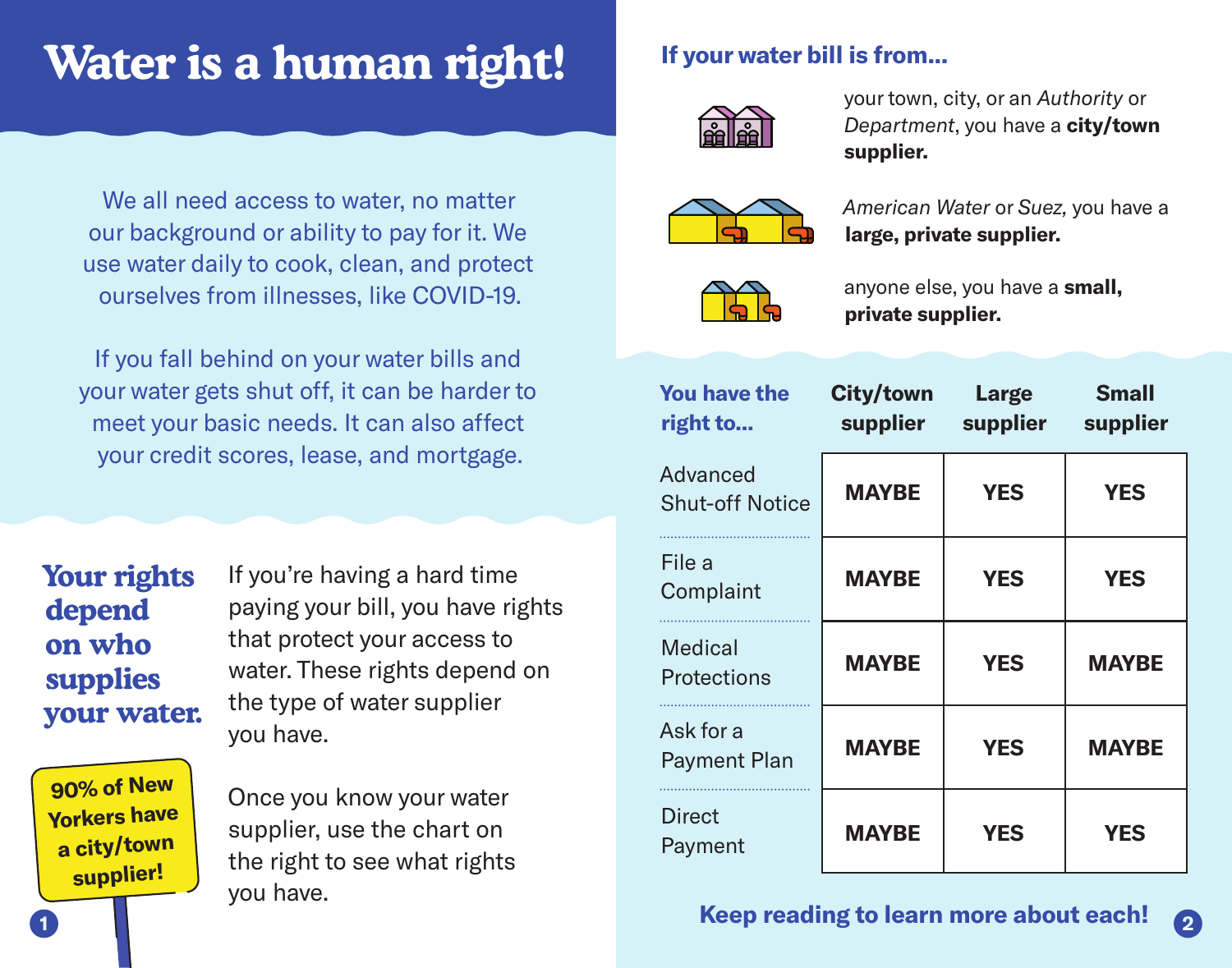# **Advanced Shut-off Notice**

Large and small private water suppliers have to call, send a letter, or visit your home to warn you that they're going to shut off your water.

**They cannot shut off your water:**

**City/Town suppliers often don't give advance notice of a shut-off!**

- Monday through Thursday, before 8AM and after 4PM
- On Friday, Saturdays, or Sundays
- On public holidays and the day before a public holiday
- From December 25 to January 1
- When the water supplier's office is closed

## **File a Complaint**

If you're charged too much on your bill, file a complaint. **Each water supplier has a different process.**

**Filing a complaint puts payments on hold until the complaint is figured out. Your water supplier shouldn't ask you to pay your bill if your complaint hasn't been resolved.**







# **Medical Protections**



**If you have a city/town supplier,** call them directly.

**If you have a large, private supplier,** call the Department of Public Service. *(see last page for info)*

**If you have a small, private supplier,** call the Department of Public Service. *(see last page for info)*

If you or a family member have a **serious or chronic medical condition,** you can get a shut-off delayed by 30 days and get more time to pay your water bill. Send your water supplier a letter from your doctor that says why shutting off your water would harm or worsen you or your family's health.

If the letter is approved, you'll get 30 more days to pay your water bill. If you need more time after the first 30 days, send *another* letter. You can do this three times for a total of 90 days. **3 4**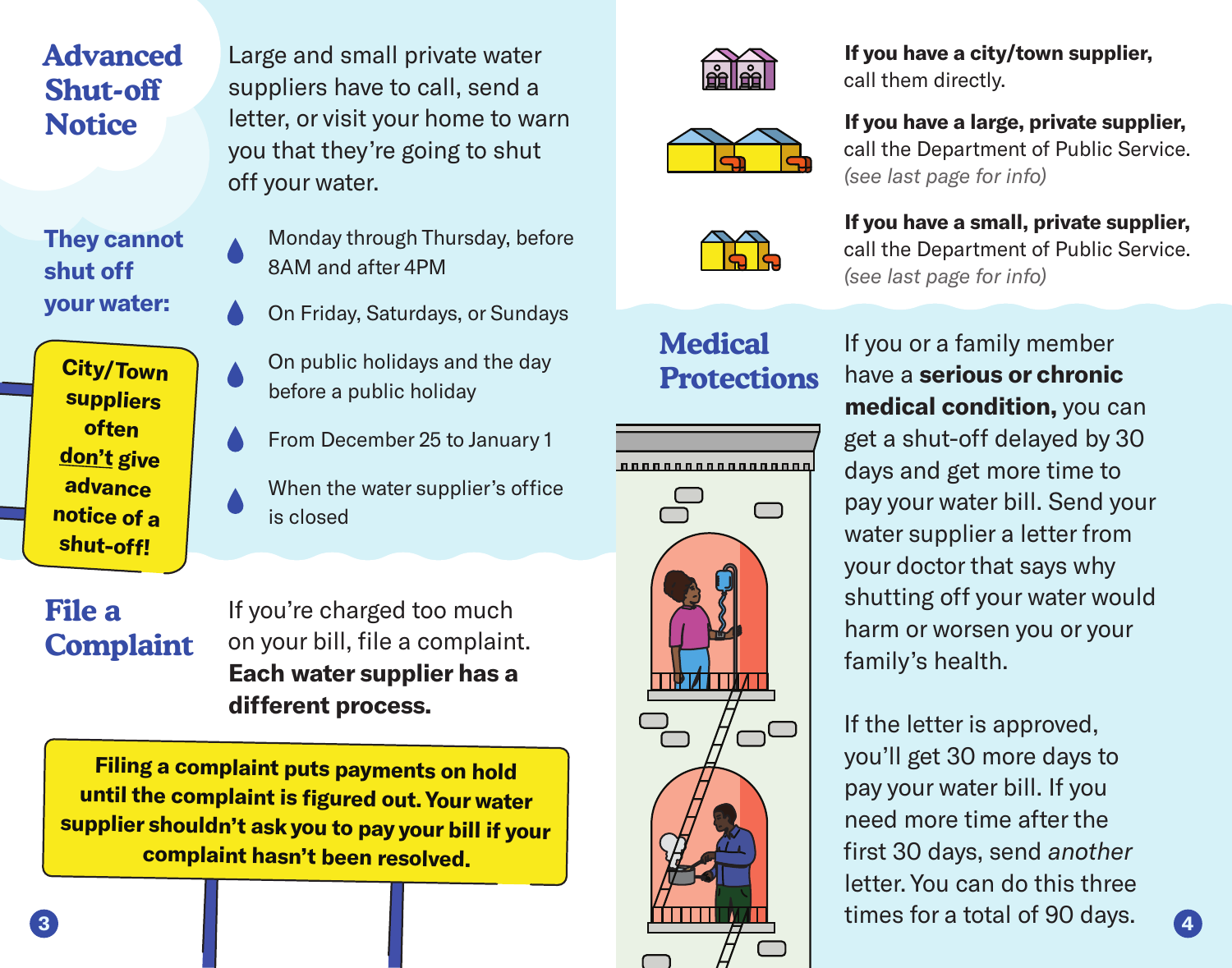# **Ask for a Payment Plan**



If you're having trouble paying a water bill, a payment plan called a *Deferred Payment Agreement (DPA)* will break up your debt over monthly payments. The payments for a DPA are **added to** each month's bill.

#### **Here's an example:**

- You missed this month's bill of \$20. **1**
- You create a DPA to pay it **2** off over two months (\$10 each month).



- Next month's bill is \$20 + **3** \$10 from your DPA payment.
- Your total payment for next **4**month is \$30.

To set up a DPA, call your water supplier and tell them you're having trouble paying your bill and would like to set up a monthly payment plan.

Only large water suppliers are *required* to set up DPAs.

If your water supplier gives you a DPA they have to agree to a monthly amount that makes sense for you. As long as you pay your DPA **and** your monthly bill, your water can't be shut off.

**If you can't afford a DPA payment, call your supplier immediately. Tell them you need to renegotiate your monthly payment; otherwise, your water can be shut off!**

# **Direct Payment**

If you know your landlord hasn't paid their water bill, contact your water supplier and see if you and your fellow tenants can pay it directly. If you can, get a pro bono/legal services attorney to help you deduct the payments from rent going forward. **5 6**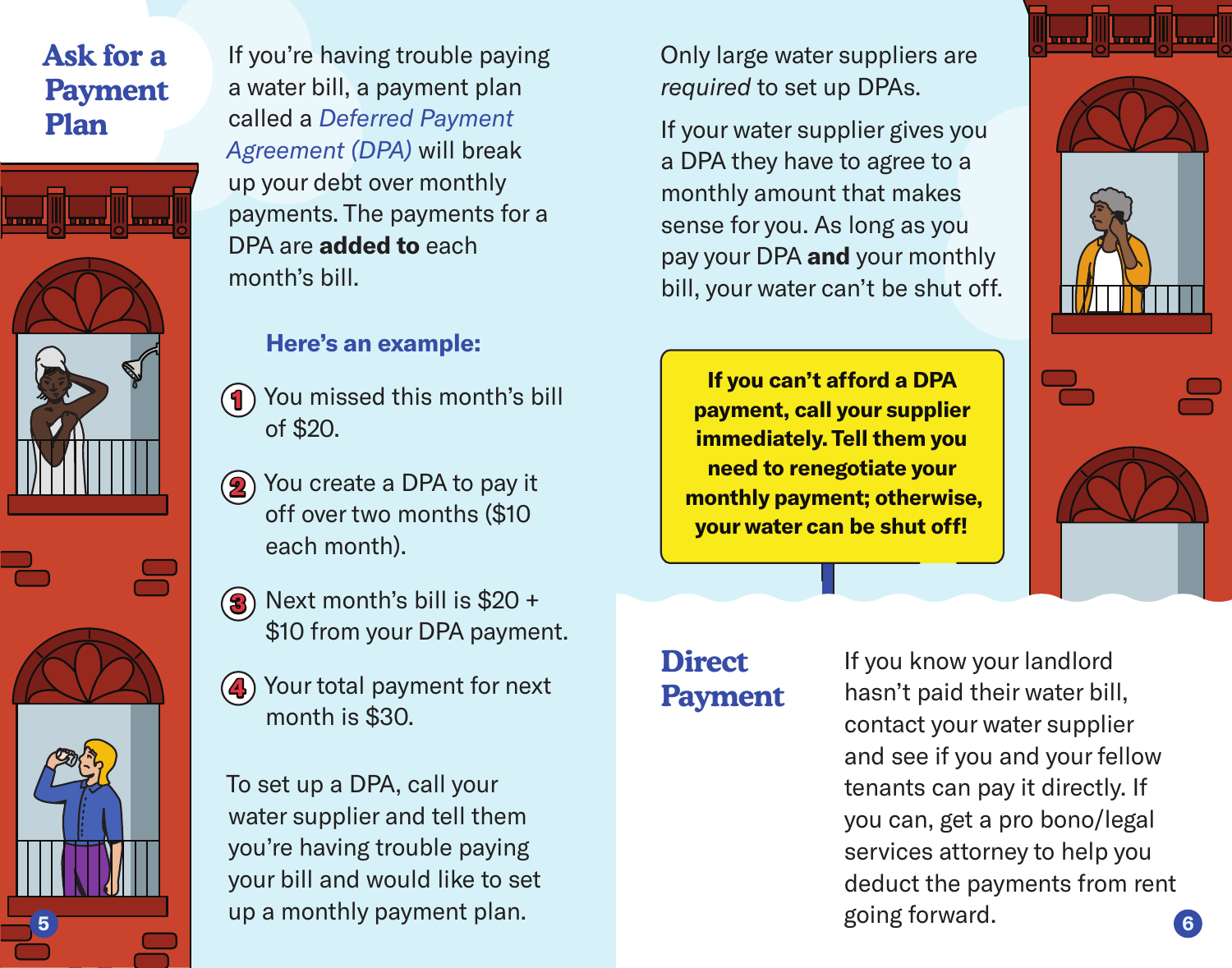**During the COVID-19 Pandemic**



**The moratorium allows all New Yorkers to:**



For people struggling to pay their bills during the pandemic, New York State created a **moratorium**—**a temporary relief from payment.** The moratorium stops water suppliers from shutting off someone's water because they can't pay their bills.

**• Get a DPA.** Call your water supplier right away to "self-certify" that your household finances have changed because of COVID-19. This will stop all shut-offs and give you the chance to set up a DPA so you can pay off your debt, affordably, over time.

**• File a complaint with the Department of Public Service (DPS).** The DPS is where complaints, for all water suppliers, are sent. Call the DPS to file a complaint if your water was **7 8**



wrongfully shut off, your water supplier isn't working with you to self-certify or get a DPA, or if you're having trouble getting support because of a medical condition.



Even if you didn't have these options before the pandemic, you have them now! If you "self-certify" with your water supplier. you have these protections until **December 21, 2021.**

If you self-certified OR you have a DPA and your water is shut off before December 21, 2021, file a complaint. After December 21, 2021, these protections end. Turn to the chart on page 2 to see what protections you'll have after the moratorium ends.

**To stay updated about the moratorium, go to utilityproject.org**

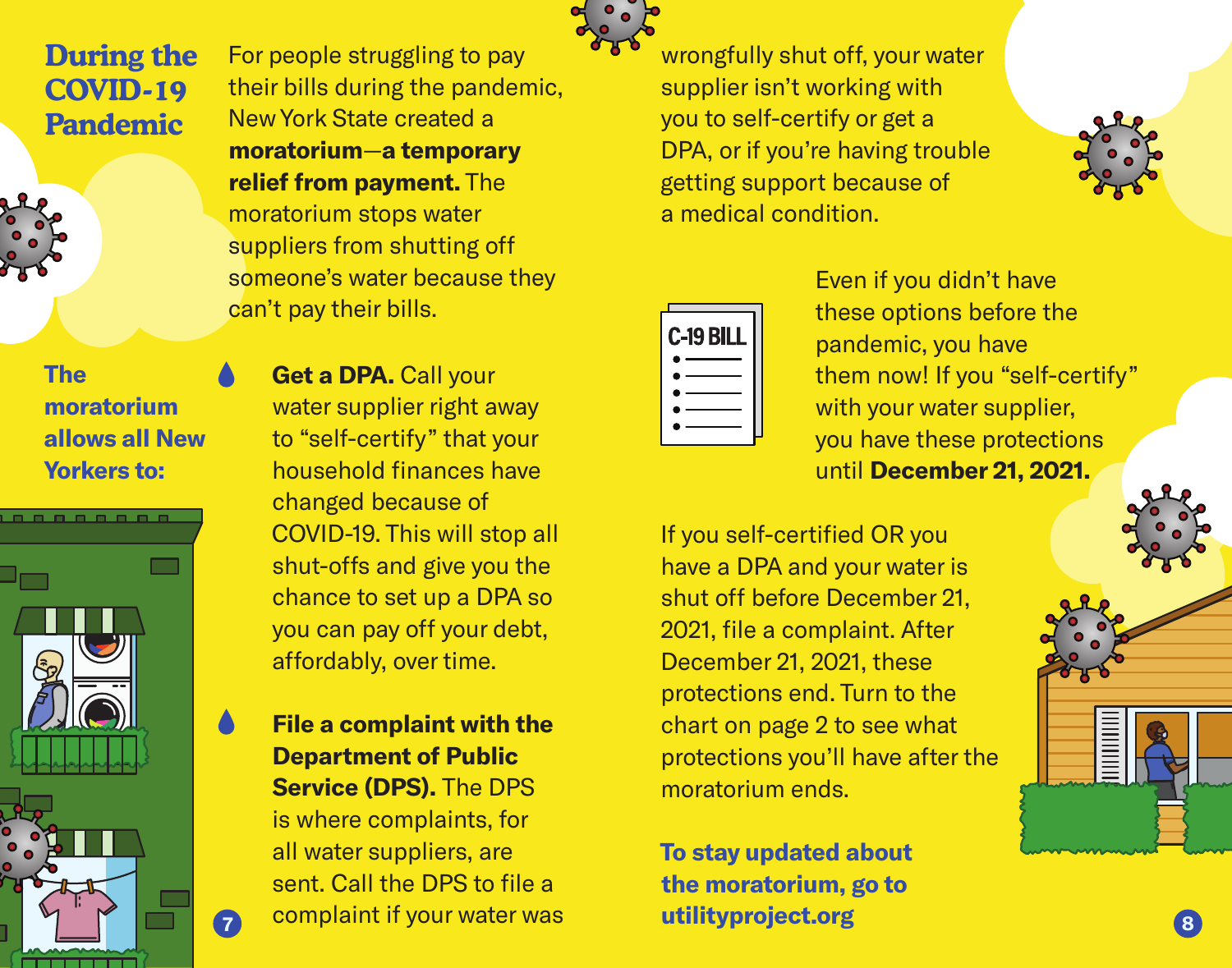**Every time you talk to your water supplier:**

**• Write** down who you spoke to, when, and how to reach them.

**• Send** them a letter or email to confirm what you talked about.

**• Ask** for answers and agreements in writing.

**Keep** any documents they send you and make copies.

> **Follow up** with them if you don't hear back from them.

# **Get Support**

**Public Service**  $\Box$  dps.ny.gov

**Department of | & 800-342-3377** 

If you think your water supplier is violating your rights or you need to file a complaint during the moratorium, contact the Department of Public Service (DPS).

**Public Utility | &** 877-669-2572 **Law Project**  $\vert$  ⊠ info@utilityproject.org

If you have questions about your rights, think they've been violated, or you need help filing a complaint or making a direct payment, call the Public Utility Law Project (PULP).